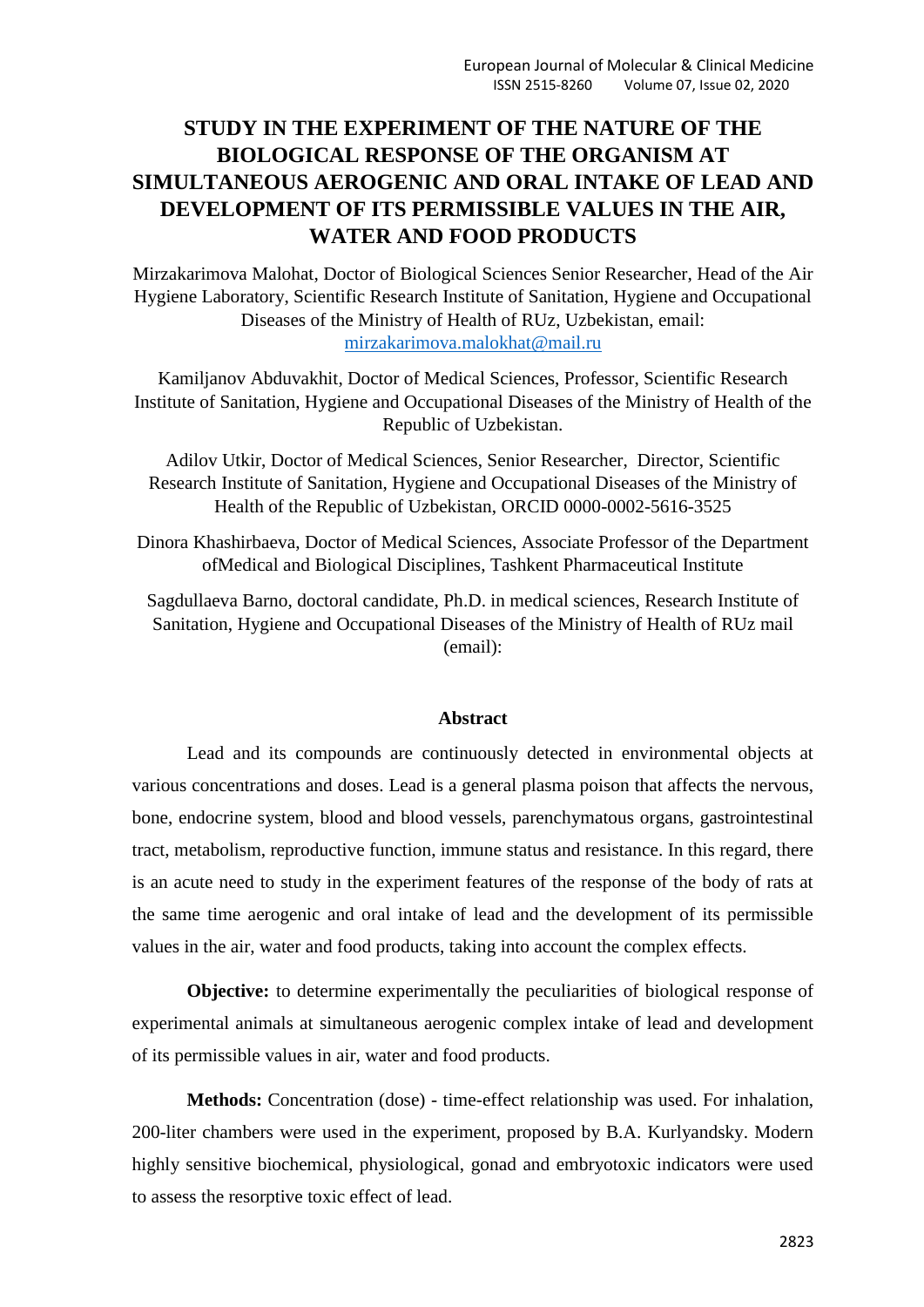**Findings:** Results of study of complex resorptive action of iso effective concentrations and doses of lead in small doses (0.029 mg/kg) and concentration (0.008 mg/m3) are estimated as the effect close to summation. At the simultaneous intake of lead into the body by inhalation and oral, its content in the air, water, food products should not exceed 0.33 maximum permissible concentrations (MPC) in each medium with isolated action.

**Conclusions:**The nature of the biological response of the organism of experimental animals at simultaneous aerogenic and oral intake depends on the amount of concentration and dose of lead. At the level of small concentrations and doses, maximum permissible hygienic norms in the air, water, and food products negatively impact the experimental animals and the functional state of several sensitive indicators (PPS, SH-group, erythrocytes, sperm motility time).

**Keywords:** Lead; experimental studies; atmospheric air; water; food products; coefficient of complex action; inhalation and oral pathway; maximum permissible concentration; toxicological assessment.

### **Introduction:**

Among the multifaceted hygienic problems of large industrial cities around the world, one of the most important remains the protection of the environment from lead contamination and lead content. In recent decades, the level of lead concentration in nature has been increasing due to anthropogenic pressures. Development of various industries (metallurgical industry, fuel and energy complex, chemical complex, glass enterprises, woodworking and pulp and paper industry, defence industry, mechanical engineering, thermal power plant and motor transport) in the cities is associated with emissions into the atmosphere of a bouquet of toxic substances containing various compounds of lead. (2, 24p. 3, p. 26-29; 4,p. 21-21; 7. P.74; 9,P.120-127; 14,P.1171-1178; 15,P.31-36; 16,P.507- 512). Lead is a common plasma poison that affects the nervous, bone, endocrine system, blood and blood vessels, parenchymatous organs. the gastrointestinal tract, metabolism, reproductive function (17.43 c.), as well as indicators of immune status and natural resistance of the body. (3, pp.26-29; 4, p.20-21.) Lead actively influences protein synthesis, cell energy balance and its genetic apparatus. Lead violates porphyrins and hem synthesis by inhibiting some enzymes involved in the exchange of porphyrins. Lead also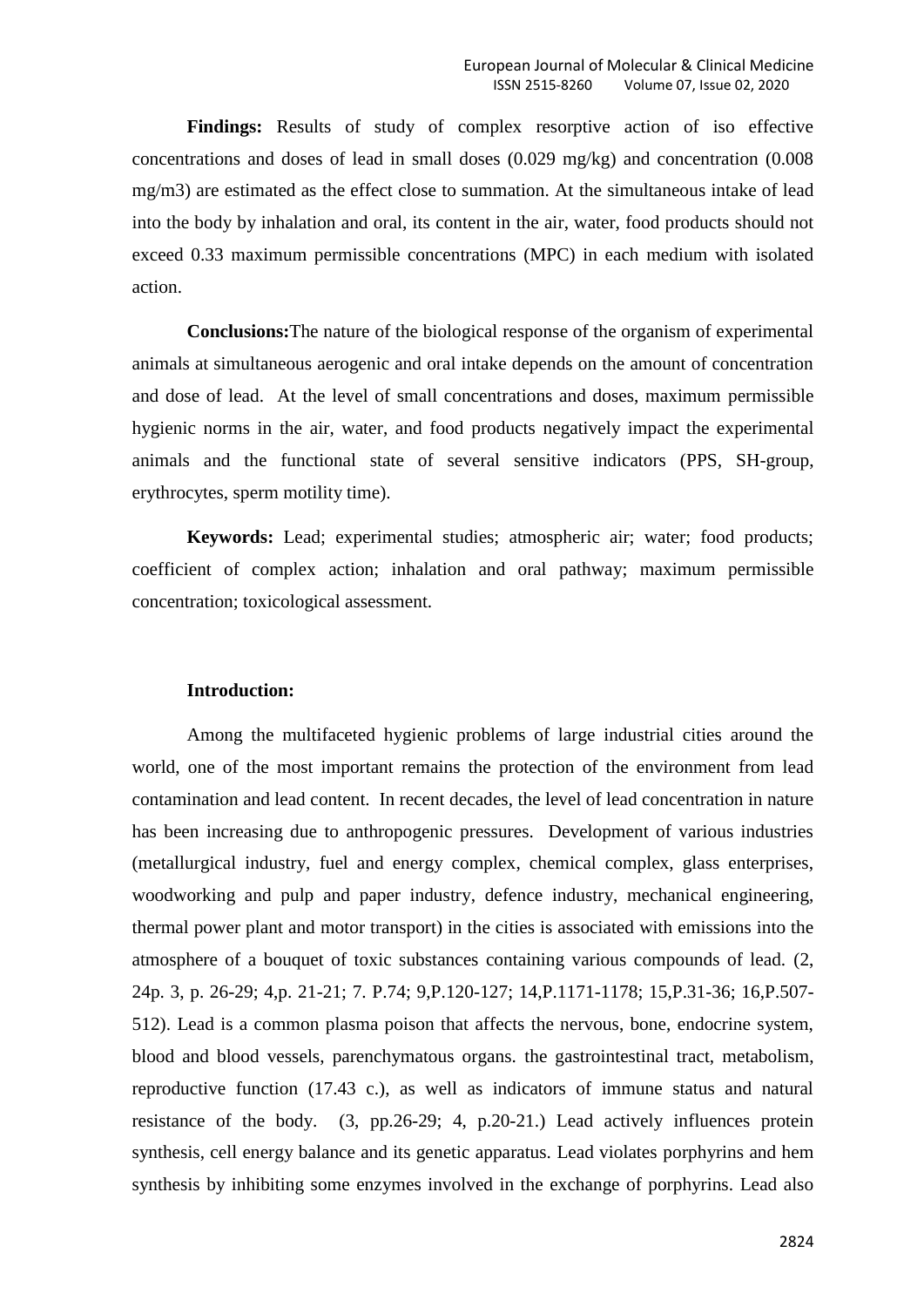inhibits SH's activity - containing enzymes, cholinesterases in the membranes of red blood cells. Lead causes a marked abnormality in lipoid metabolism - increases the content of total and non-protein bound cholesterol. (20, [www.chelpogoda.ru](http://www.chelpogoda.ru/) 20.09.2020) Lead is a poisonous substance, the issues of lead poisoning and health have been covered in many of the literature in recent years. (19;20 [www.news.un.org;](http://www.news.un.org/) [www.who.int](http://www.who.int/) 23.08.2019; [www.news.un.org](http://www.news.un.org/) 30.07.2020 .) In the mechanism of lead toxic action , the effect of blocking SH-groups of proteins and enzymes comes to the fore. The blockade of sulfhydrilic groups disturbs the functional state of vital processes such as cell respiration, muscle contraction, and cell membrane permeability, particularly mitochondria, where important metabolic processes occur. As a result, there are serious disorders, primarily on the nervous system, blood, protein metabolism enzymes. In real life, a person can be exposed to lead simultaneously aerogenically and gastrointestinally when it enters the body with air, water and food  $(7, p.74; 15, p.31-36)$  However, at present, hygienic rationing of lead, as well as other chemical compounds, is performed in isolation for various objects of the environment, which does not reflect the complex nature of its action on the body. Thus, the maximum permissible concentration of lead in the atmospheric air of populated areas - 0,0003 mg/m<sup>3</sup> cf) (8, 36 p.). The maximum permissible concentration of lead in the water of domestic and household water use is 0.03 mg/l (6.p.5). MPC in the air of the working zone - 0.01 mg/m<sup>3</sup> m<sup>3</sup>) and 0.0007 mg/m<sup>3</sup> (5, 180 sec.). Maximum lead levels in food: milk; products for newborns - 0.02 mg/kg; fruits, vegetables, the meat of cattle, sheep and pigs, poultry; animal and poultry fat vegetable oils; milk fat 0.1 mg/kg, small fruits, apples and grapes: cereal grains, beans, wine - 0.2 mg/kg; edible by-products of cattle, pigs and poultry - 0.5 mg/kg (18, pp. 136-140 .).

Consequently, in real-life conditions, a person may be exposed to lead simultaneously aerogenically and intragastrically when it enters the body with air, water and food products. Therefore, hygienic regulations of chemicals only at isolated intake of substances are insufficient (1, p.75-78; 7, p.74; 15,pp.31-36). In this connection, there is a need to study the complex action of chemicals in environmental objects, in particular, constantly present in the air, water, food products in various concentrations and doses of lead at its oral and inhalation intake (9, pp.528-531; 11, pp.5-9).

**Objective:** experimentally determine the features of the biological response of experimental animals with simultaneous aerogenic complex intake of lead and the development of its permissible values in air, water and food products.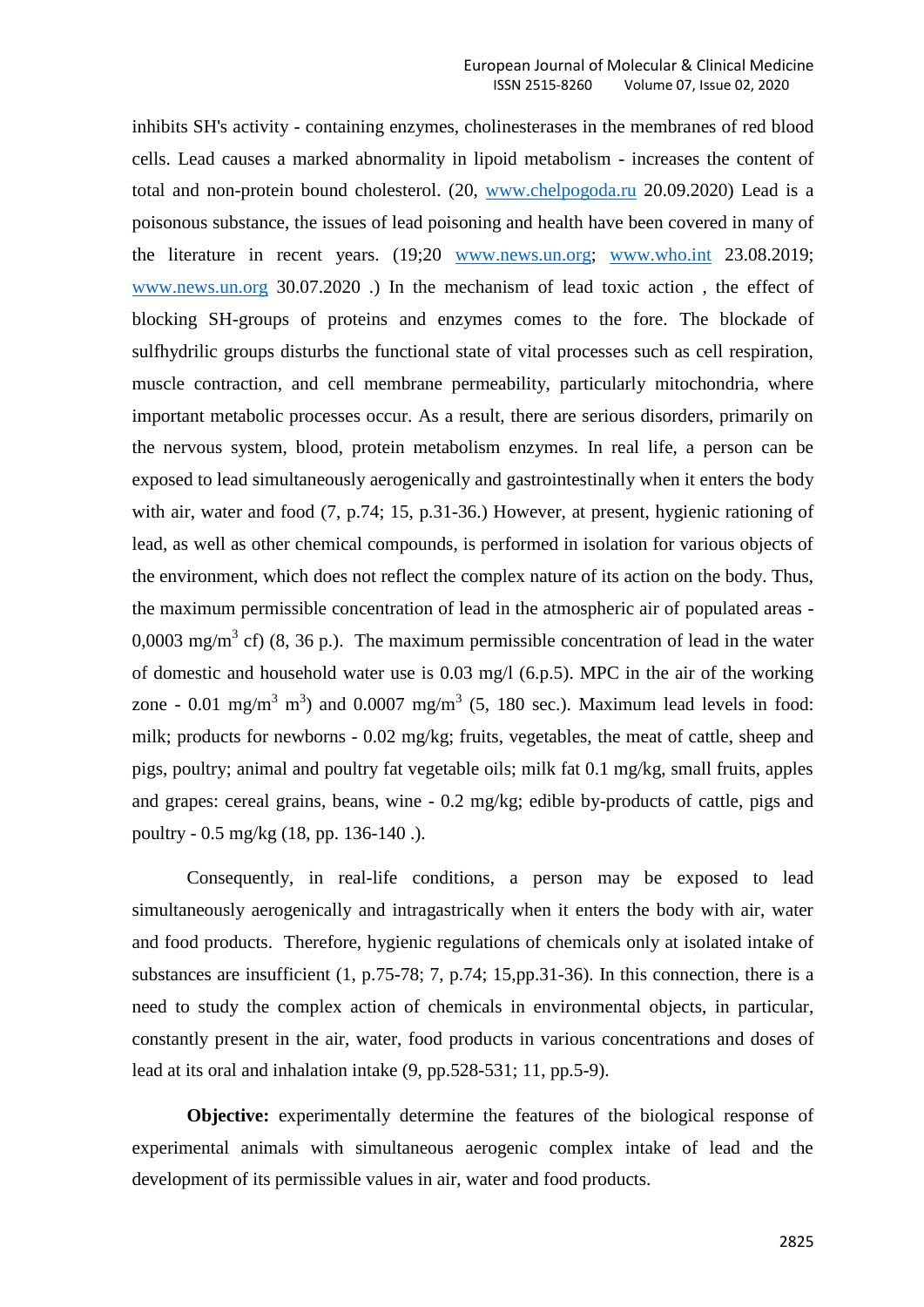**Materials and methods of research.** One of the approaches allowing to study the nature of complex action of poisons at inhalation and intragastric intake is to study the dependence of "concentration (dose)-time-effect" (13, pp.3-6). Toxicological experiments on experimental animals on complex hygienic rationing of lead at inhalation and oral intake were conducted. The following set of tests was used (SH-group of whole blood, number of red blood cells, summation-threshold index (STI), time of sperm motility).

Considering that to evaluate the complex action, it is necessary to take into account the sufficient iso concentrations not only in inhalation but also in oral intake of substances. The experiment was carried out on 240 male rats WISTAR weighing 100-130 g, as in a separate oral intake by the dependence "dose-time-effect" with 6 doses of lead acetate 100, 20, 5, 05, 0.05 and 0.005 mg/kg, and 4 concentrations of lead acetate at the level of 80, 20, 2 and 0.5 mg/m<sup>3</sup> in inhalation by the dependence "concentration - time effect". The research was conducted followingthe European Convention for the Protection of Vertebrate Animals used for Experimental or Other Scientific Purposes (Strasbourg, 18 March 1986 ETS N 123.). The 200-liter chambers proposed by B.A. Kurlyandsky were used in the experiment for inhalation. The determination of lead content in the air of seed chambers was carried out daily by the calorimetric method. Data on the resorptive action of lead acetate in the experiments were statistically processed, calculating the Student's criterion (t) and error probability (P). The difference in mean values was considered reliable at significance level  $P < 0.05$ .

**Results**. With daily oral administration of lead acetate in a dose of 100 mg/kg in white rats showed symptoms of acute poisoning (refusal of food, lethargy, immobility, the untidiness of appearance, diarrhea, impaired movement coordination, weight loss), and in one rat at the end of 3 x day, there was paresis of the hind limbs. By the end of the fifth day, of those animals with convulsive contractions of the body muscles, cyanosis, shortness of breath, one rat died. The morphological study revealed a full-blooded internal organ, a bloated intestine. Thickening of interalveolar partitions due to histiocytic elements were found in the lungs, oedema was found in some alveoli. In the spleen and liver diffuse proliferation of reticuloendothelium with necrobiological changes in some cells.

Under daily exposure to lead acetate in a dose of 20 mg/kg for more than 12 days (280 h) and 5 mg/kg for more than 18 days (450 h) in some animals, there were signs of intoxication: movement coordination disorders, weight loss, poor appetite, and under the influence of 20 mg/kg for 10 days in one of the rats, even the paralysis of the hind limbs.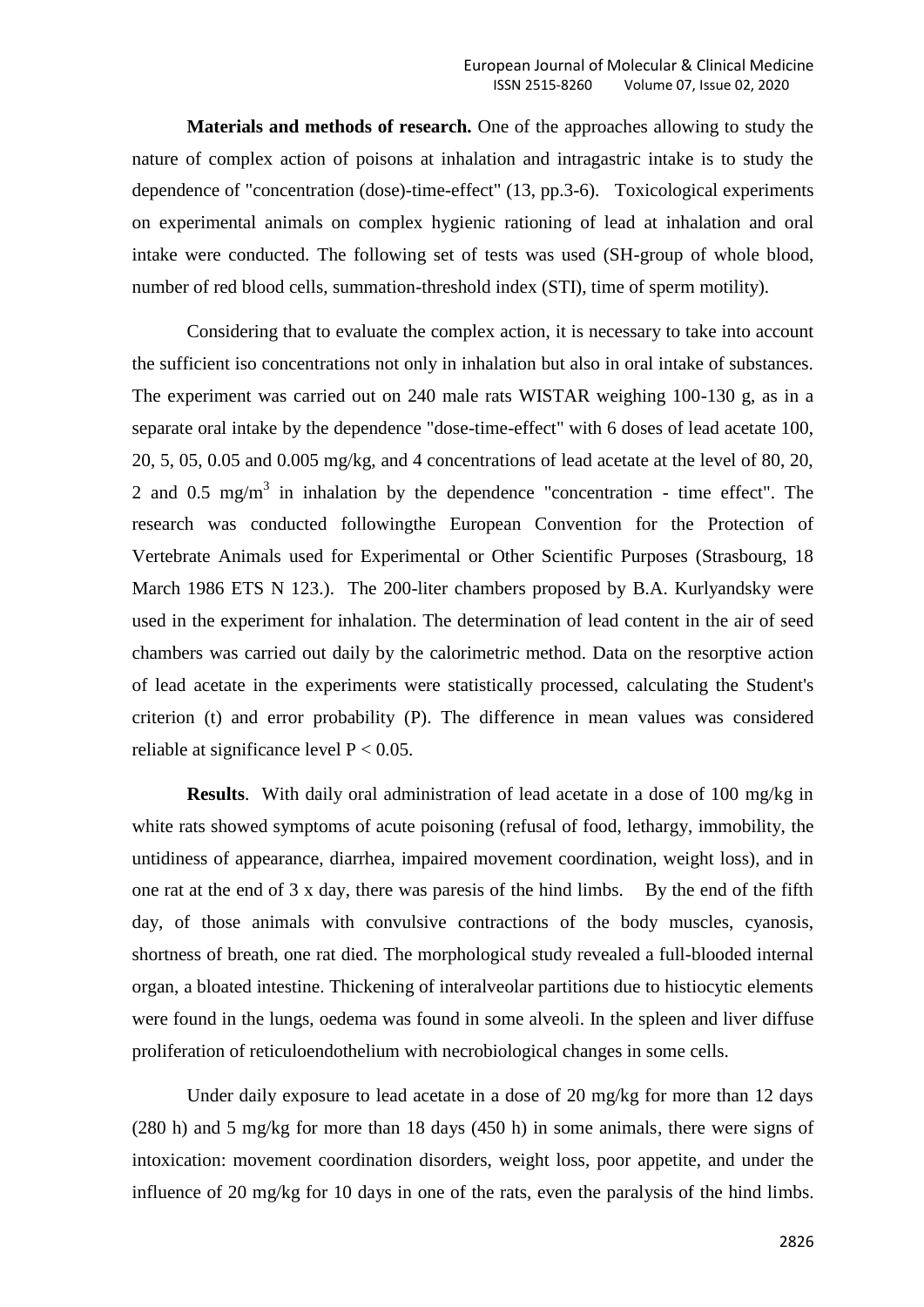Fewer doses - 0.5; 0.05; 0.005 mg/kg - even with prolonged exposure (41, 90, 180 days, respectively) did not show any changes in animals' general state and behavior.

Under the action of lead acetate in a dose of 0.05, 0.005 mg/kg in white rats was observed, on the contrary, statistically significant weight gain on the 45th and 60th days of the experiment, maintained until the end of the experiment.

Both high (100, 20, and 5 mg/kg) and low (0.5, 0.05, 0.005 mg/kg) doses of lead acetate caused a decrease in STI, SH-group and red blood cell content, as well as changes in the functional state of spermatozoa in animals. At the level of low doses - 0.005 mg/kg functional changes in spermatozoa occurred much earlier than changes in other indicators (STI, SH-group, erythrocytes). At the level of high doses, changes in the CNS and blood were observed earlier.

The study results showed that as the level of exposure to lead acetate decreases, the time of occurrence of toxic effects increases. (Table 1) Thus, reduction of SH groups by 25-30% in comparison with control ( $p < 0.001$ ) was observed after 58 hours at exposure to 100 mg/kg, and at 20: 5: 0,5: 0,05 and 0,005 mg/kg these changes (p < 0,05-0,001) were observed after 165, 310, 680, 1420 and 4324 hours respectively.

### Table 1

Study results of biochemical, physiological, hematological and gonad toxic indices in white rats at intragastric intake of lead acetate by dependence "dose-time-effect."

| $N_{2}$        | Dose,   | Deviation from control (25-30%) |               |            |            |              |              |                |            |  |
|----------------|---------|---------------------------------|---------------|------------|------------|--------------|--------------|----------------|------------|--|
|                | mg/kg   | SH group in the                 |               | <b>STI</b> |            | Erythrocytes |              | Sperm movement |            |  |
|                |         | blood $(\text{gr}\,\%)$         |               | (in units) |            |              | (million/µL) |                |            |  |
|                |         |                                 |               |            |            |              |              | time (min)     |            |  |
|                |         | Deadline                        | $M \pm m$     | Deadlin    | Mm         | Deadline     | $M \pm m$    | Deadline       | $M \pm m$  |  |
|                |         | research.                       | p<            | e          | p<         | research.    | p<           | research.      | p<         |  |
|                |         | (Hour.)                         |               | research   |            | (Hour.)      |              | (Hour.)        |            |  |
|                |         |                                 |               | (Hour.)    |            |              |              |                |            |  |
| $\mathbf{1}$   | 100,0   | 58                              | $52,68 \pm 2$ | 80         | $5,72+$    | 110          | $5,41 \pm$   | 120            | $240+$     |  |
|                |         |                                 | ,40           |            | 0,15       |              | 0,44         |                | 13,90      |  |
|                |         |                                 | $< 0.010$ ,   |            | < 0.00     |              | < 0.01       |                | < 0.01     |  |
|                |         |                                 | 001           |            |            |              |              |                |            |  |
| $\overline{2}$ |         | 58                              | $73,8+2,$     | 80         | $7,84 \pm$ | 110          | $7,41 \pm$   | 120            | 321,4      |  |
|                | Control |                                 | 46            |            | 0,10       |              | 0,27         |                | $\pm 18,2$ |  |
|                |         |                                 |               |            |            |              |              |                | 4          |  |
|                |         |                                 |               |            |            |              |              |                | < 0.01     |  |
| $\overline{3}$ | 20,0    | 165                             | $57,2{\pm}3,$ | 165        | $5,40\pm$  | 260          | $5,61 \pm$   | 280            | 253,6      |  |
|                |         |                                 | 58            |            | 0,17       |              | 0,44         |                | $\pm 11,8$ |  |
|                |         |                                 | < 0.01        |            | < 0.00     |              | < 0.01       |                | $\theta$   |  |
|                |         |                                 |               |            |            |              |              |                |            |  |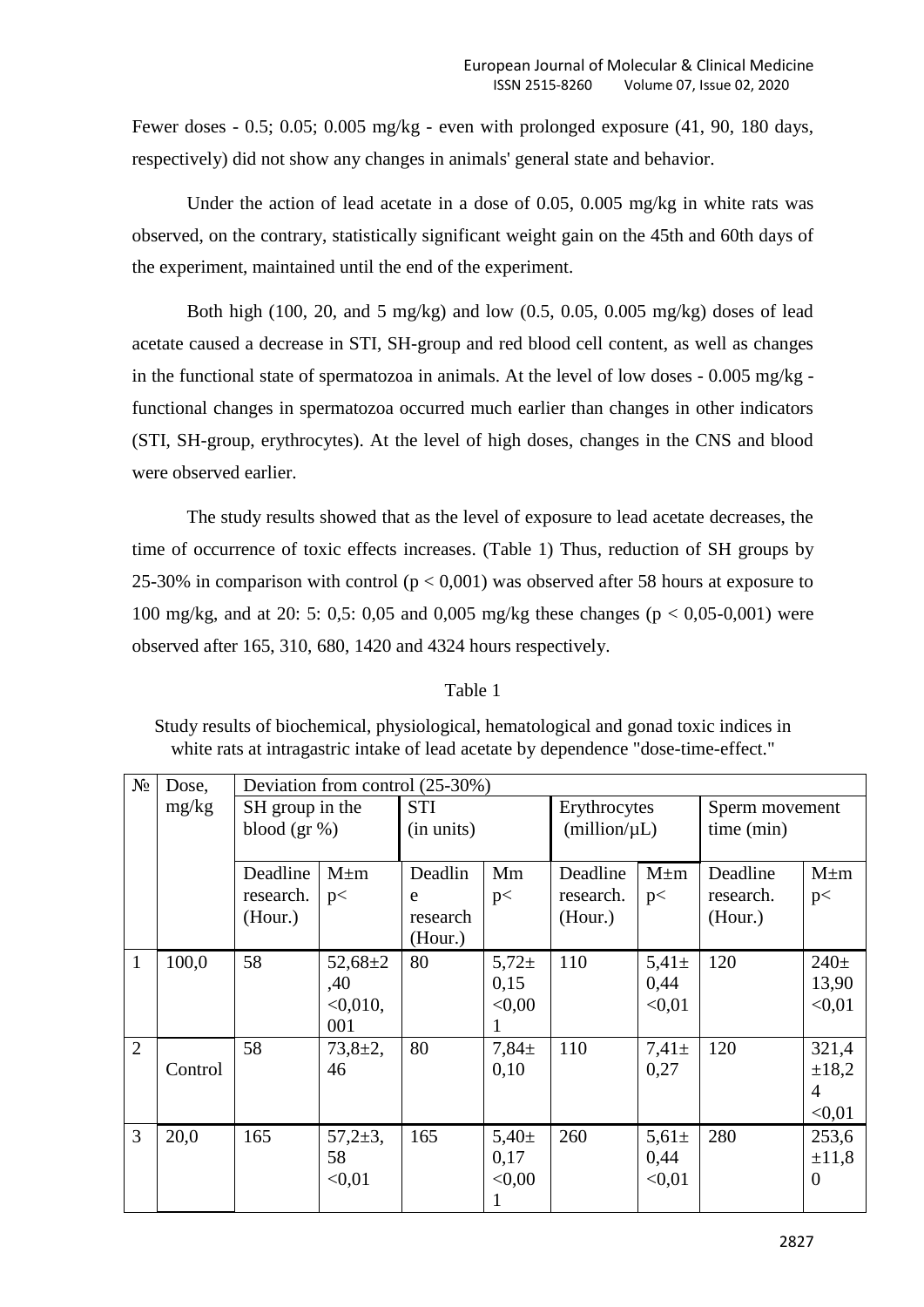European Journal of Molecular & Clinical Medicine ISSN 2515-8260 Volume 07, Issue 02, 2020

| $\overline{4}$                 | Control | 165  | $77,6{\pm}2,$<br>86             | 165  | $7,42+$<br>0,30                              | 260  | $7,53+$<br>0,20                             | 280  | 369,8<br>$\pm 20,3$<br>8                                   |
|--------------------------------|---------|------|---------------------------------|------|----------------------------------------------|------|---------------------------------------------|------|------------------------------------------------------------|
| 5                              | 5,0     | 310  | $53,74 \pm 3$<br>,86<br>< 0.001 | 310  | $5,70 \pm$<br>0,15<br>< 0,00<br>1            | 600  | $5,34\pm$<br>0,42<br>< 0.00<br>$\mathbf{1}$ | 450  | 258,0<br>$\pm 13,9$<br>$\overline{4}$<br>< 0.01            |
| 6                              | Control | 310  | $76,16 \pm 1$<br>,82            | 310  | $7,66 \pm$<br>0,17                           | 600  | $7,82+$<br>0,25                             | 450  | 356,8<br>±21,4<br>5                                        |
| $\tau$                         | 0,5     | 680  | $53,64 \pm 2$<br>,63            | 680  | $5,26 \pm$<br>0,10<br>< 0,00<br>1            | 1280 | $5,39\pm$<br>0,54<br>< 0.01                 | 940  | 228,0<br>$\pm 21,0$<br>3<br>< 0.01                         |
| 8                              | Control | 680  | $76,00 \pm 1$<br>,71            | 680  | $7,32+$<br>0,15                              | 1280 | $7,60+$<br>0,20                             | 940  | 358,3<br>$\pm 17,3$<br>8                                   |
| 9                              | 0.05    | 1420 | $55,3{\pm}3,$<br>81<br>< 0,001  | 1420 | $5,44 \pm$<br>0,19<br>< 0,00<br>$\mathbf{1}$ | 2300 | $5,70 \pm$<br>0,50<br>< 0.01                | 2160 | 241,3<br>±18,2<br>$\overline{4}$<br>< 0,00<br>$\mathbf{1}$ |
| $\mathbf{1}$<br>$\overline{0}$ | Control | 1420 | $77,1 \pm 2,$<br>55             | 1420 | $7,26 \pm$<br>0,32                           | 2300 | $7,81 \pm$<br>0,17                          | 2160 | 358,2<br>±13,5<br>$\mathbf{1}$                             |
| $\mathbf{1}$<br>$\mathbf{1}$   | 0,005   | 4324 | $62,8+3,$<br>60<br>0,05         | 4320 | 6,34 <sub>±</sub><br>0,60<br>0,05            | 4240 | $6,56 \pm$<br>0,43<br>< 0.05                | 4100 | 258,0<br>$1 \pm 7,1$<br>6<br>< 0.01                        |
| $\mathbf{1}$<br>$\overline{2}$ | Control | 4324 | $74,2{\pm}2,$<br>23             | 4320 | $7,30+$<br>0,12                              | 4240 | $7,76+$<br>0,21                             | 4100 |                                                            |

Short-term exposure to high lead acetate concentrations  $(80 \text{ and } 20 \text{ mg/m}^3)$  caused some animal appearance changes and behaviour changes. In this case, the rats observed anxiety, excitement, increased reaction to externalirritants, aggressiveness, which were later replaced by lethargy. The animals also registered diarrhea, salivation, loss of appetite; meanwhile, the study of lead acetate concentration in a short-term experiment caused the same physiological (STI), biochemical (reduction of sulfhydrilic groups of whole blood), hematological (reduction of red blood cells), gonadotoxic (reduction of sperm movement time). (Table 2).

Thus, the SH-group content in whole blood of rats that inhaled 80 mg/m<sup>3</sup> of lead acetate after 10 hours decreased by 26.4% ( $p<0.001$ ), 20 mg/m<sup>3</sup> by 28.9% - after 54 hours, 2 mg/m<sup>3</sup> by 27.8% after 150 hours (p<0.001), and 0.5 mg/m<sup>3</sup> by 27.7% after 280 hours (p<0.001). With a decrease in lead acetate concentration from 80 mg/m<sup>3</sup> to 0.5 mg/m<sup>3</sup>, the rate of occurrence (25-30%) of deviations from control, ( $p < 0.05$ -0.001) of functional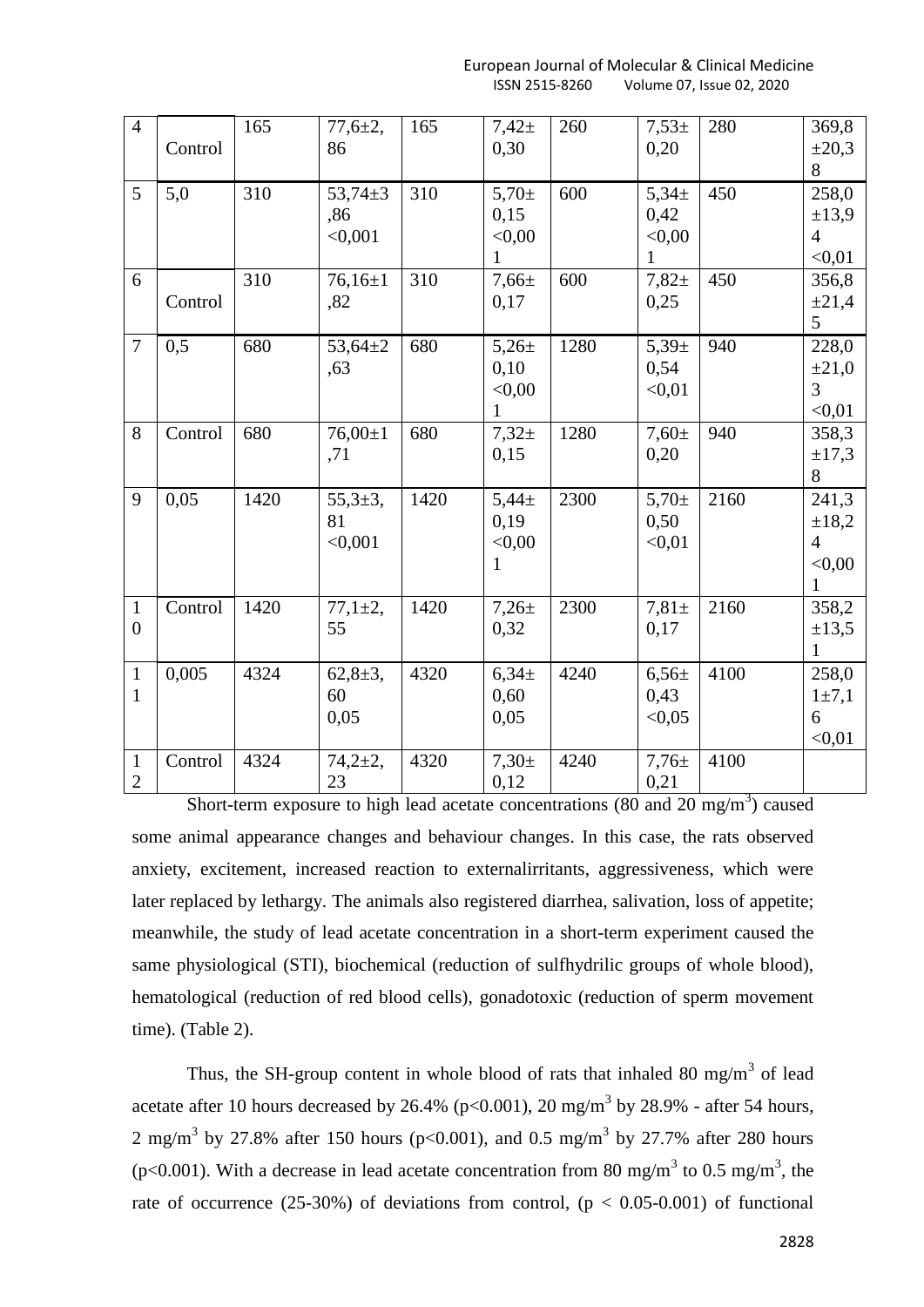changes in the state of the nervous system (STI) increased from 9.5 to 255 hours, spermatozoa (decrease in the duration of sperm movement and their osmotic and acid resistance) from 72 to 600 hours, peripheral blood (erythropenia) from 70 to 672 hours.

This data suggests that the time of occurrence of reliable changes in the studied parameters increases to a lesser extent compared to the level of concentration decrease. Thus, with a 160-fold decrease in lead concentration (80.0 to 0.5 mg  $/m<sup>3</sup>$ ), the decrease in SH-group time increased 28-fold (from 10 to 280 hours), the decrease in blood erythrocyte content increased 9.6-fold (from 70 to 672 hours) and the increase in sperm length time was marginal-8.33-fold (from 72 to 600 hours).

Establishment of experimental data on lead acetate in oral (Table 1) and aerogenic intake (Table 2) allowed us to compare them and establish iso effective, biologically equivalent doses and drug concentrations. Simultaneously, using the same time as a criterion, we determined biologically equivalent doses and concentrations. equivalent concentrations and doses of lead acetate. In this case biologically equivalent concentrations of lead acetate at the level of 6.5 mg/m<sup>3</sup> were equal to 110 mg/kg in the intragastric way of intake,  $0.42 \text{ mg/m}^3$  - 4.0 mg/kg,  $0.05 \text{ mg/m}^3$  -03 mg/kg,  $0.018 \text{ mg/m}^3$  -0.05 mg/kg and 0.008 Mr $\mathbb{M}^3$  - 0.029 mg/kg The complex action of lead acetate inhaled (6.5 mg/m<sup>3</sup>) and intragastric (110 mg/kg) caused acute poisoning in rats.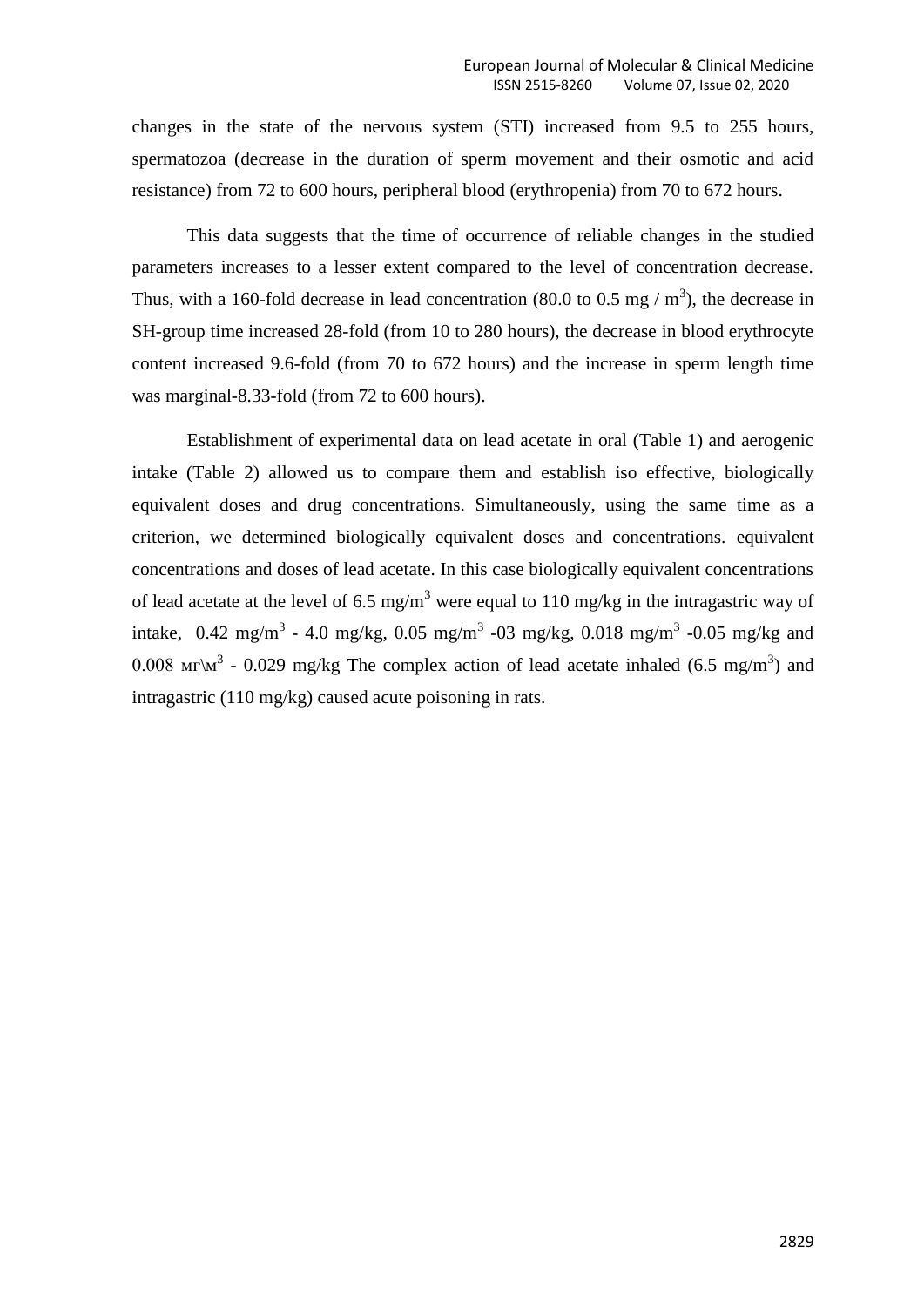# Table 2

| Indicators   | Concession, | Deadlines | Statistic indicators |                 |          |                   |                 |              | $\%$               |
|--------------|-------------|-----------|----------------------|-----------------|----------|-------------------|-----------------|--------------|--------------------|
|              | $mg/m^3$    | Research  |                      |                 |          |                   |                 |              | Deviation          |
|              |             | (hour)    | M                    | Pa <sub>3</sub> | $\sigma$ | m                 | $\! + \!\!\!\!$ | $\, {\bf p}$ | from               |
|              |             |           |                      |                 |          |                   |                 |              | control            |
|              | 80,0        | 10        | 55,4                 | 14,7            | 6,30     | 3,15              | 5,67            | < 0,001      | 26,4               |
| SH-group     | control     | 10        | 75,2                 | 7,12            | 3,05     | 1,52              |                 |              |                    |
| whole        | 20,0        | 54        | 53,2                 | 14,5            | 6,2      | 3,11              | 6,12            | < 0,001      | 28,98              |
| of blood     | control     | 54        | 74,9                 | 7,89            | 3,33     | 1,69              |                 |              |                    |
| $(gr \, % )$ | 2,0         | 150       | 55,1                 | 21,7            | 9,31     | 4,65              | 4,26            | < 0.01       | 27,8               |
|              | control     | 150       | 76,3                 | 4,81            | 2,06     | 1,30              |                 |              |                    |
|              | 0,5         | 280       | 56,3                 | 15,7            | 6,73     | 3,36              | 6,09            | < 0,001      | 27,7               |
|              | control     | 280       | 77,8                 | 5,01            | 2,15     | 1,07              |                 |              |                    |
|              |             |           |                      |                 |          |                   |                 |              |                    |
| <b>STI</b>   | 80,0        | 9,5       | 5,3                  | 2,6             | 1,15     | 0,57              | 3,98            | < 0.01       | 31,2               |
| (in units)   | control     | 9,5       | 7,7                  | 0,6             | 0,36     | 0,18              |                 |              |                    |
|              | 20,0        | 56        | 5,4                  | 2,4             | 1,05     | 0,52              | 6,9             | < 0,001      | 28,16              |
|              | control     | 56        | 7,6                  | 0,8             | 0,37     | 0,17              |                 |              |                    |
|              | 2,0         | 150       | 5,7                  | 1,8             | 0,77     | 0,38              | 5,43            | < 0,001      | 26,89              |
|              | control     | 150       | 7,9                  | 0,3             | 0,14     | 0,07              |                 |              |                    |
|              | 0,5         | 285       | 5,4                  | 1,8             | 0,78     | 0,39              | 5,51            | < 0.001      | 29,01              |
|              | control     | 285       | 7,7                  | 0,5             | 0,23     | 0,11              |                 |              |                    |
|              | 80,0        | 70        | 5,58                 | 2,08            | 0,89     | 0,44              | 4,10            | < 0.01       | 25,39              |
| Eritroquotes | control     | 70        | 7,48                 | 0,62            | 0,26     | 0,13              |                 |              |                    |
| of blood     | 20,0        | 210       | 5,12                 | 2,47            | 1,06     | 0,50              | 3,96            | < 0.01       | 28,44              |
| (million/µL) | control     | 210       | 7,16                 | 0,59            | 0,25     | 0,12              |                 |              |                    |
|              | 2,0         | 400       | 5,58                 | 1,65            | 0,70     | 0,35              | 5,26            | < 0,001      | 26,48              |
|              | control     | 400       | 7,59                 | 0,51            | 0,21     | 0,10              |                 |              |                    |
|              | 0,5         | 672       | 5,43                 | 1,98            | 0,84     | 0,42              | 4,77            | < 0.01       | 28,53              |
|              | control     | 672       | 7,60                 | 0,76            | 0,32     | 0,16              |                 |              |                    |
| Sperm        | 80,0        | 72        | 220                  | 105             | 45,0     | 22,5              | 5,47            | < 0,001      | 37,15              |
| motion       | control     | 72        | 350                  | 60              | 26,7     | 12,8              |                 |              |                    |
| time(hour)   | 20,0        | 140       | 230                  | 76              | 32,61    | $16,\overline{3}$ | 5,18            | < 0,001      | $\overline{30,30}$ |
|              | control     | 140       | 330                  | 48              | 20,6     | 10,3              |                 |              |                    |
|              | 2,0         | 450       | 220                  | 108             | 46,3     | 23,1              | 4,96            | < 0,001      | 37,80              |
|              | control     | 450       | 354                  | 65              | 27,8     | 13,9              |                 |              |                    |
|              | 0,5         | 600       | 237                  | 105             | 45,0     | 24,5              | 4,02            | < 0,001      | 30,91              |
|              | control     | 600       | 343                  | 45              | 19,3     | 9,6               |                 |              |                    |

Study results of biochemical, physiological, hematological and gonadotoxic indices in white rats at inhalation intake of lead acetate by dependence "concentration - time - effect"

At simultaneous action of lower concentrations and doses of  $0.05 \text{ mg/m}^3$  and  $0.3$ mg/kg; 0.018mg/m<sup>3</sup> and 0.08 mg/kg; 0.008 mg/m<sup>3</sup> and 0.029 mg/kg rats were active, externally no different from control animals.

The complex action of lead acetate at high concentrations and doses (Table 3)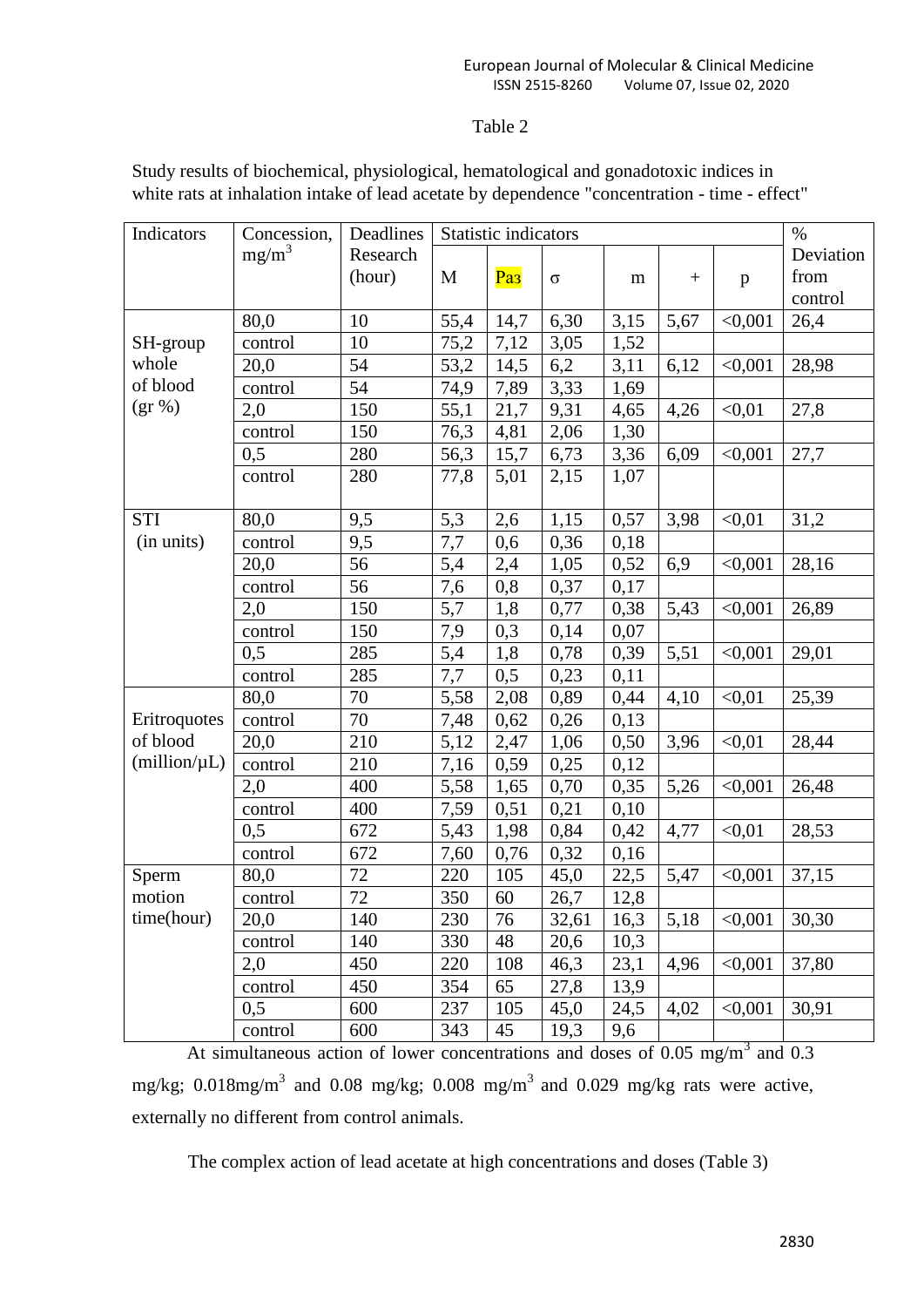Table 3

Study results of the biochemical, physiological, hematological and gonads toxic indices in white rats under complex inhalation and intragastric exposure of lead acetate in dependence of "concentration (dose) - time - effect"

| Level of<br>effective IEC<br>concentrations<br>and doses |                | <b>STI</b> |                           |      | SH-group |                            |      | Sperm movement time |                  |       | Erythrocytes |                           |      |
|----------------------------------------------------------|----------------|------------|---------------------------|------|----------|----------------------------|------|---------------------|------------------|-------|--------------|---------------------------|------|
| $mg/m^3$                                                 | mg/kg          | Deadline   | $M+m$                     | $\%$ | Time     | $M+m$                      | $\%$ | Time                | $M+m$            | $\%$  | Time         | $M+m$                     | $\%$ |
| 6,5                                                      | 100            | 40         | $5,32\pm0,42$             | 28,5 | 30       | $52,16\pm 4,50$            | 25,9 | 120                 | $235+$<br>30,8   | 31,08 | 100          | $5,48 \pm 0,45$           | 27,5 |
| Control                                                  |                | 40         | $7,44\pm0,27$<br>< 0.01   |      | 30       | $71,86 \pm 2,68$<br>< 0.01 |      | 120                 | $345+$<br>16,8   |       |              | $7,56 \pm 0,13$<br>< 0.01 |      |
| 0,42                                                     | $\overline{4}$ | 210        | $5,14\pm0,21$             | 31.8 | 200      | 54,86±5,21                 | 26,9 | 400                 | $248 +$<br>27,4  | 25    | 450          | $5,47\pm0,46$             | 29,0 |
| Control                                                  |                | 210        | $7,54\pm0,21$<br>< 0.001  |      | 200      | $75,14\pm2,31$<br>< 0.01   |      | 400                 | $331\pm$<br>13,4 |       |              | $7,71\pm0,13$             |      |
| 0,05                                                     | 0,3            | 760        | $5,28 \pm 0,3$            | 26,6 | 860      | $55,28 \pm 2,06$           | 26,9 | 1000                | $238+$<br>33,9   | 32,3  | 1200         | $5,42\pm0,44$             | 30,3 |
| Control                                                  |                | 760        | $7,2{\pm}0,3$<br>< 0.01   |      | 860      | $74,52\pm2,31$<br>< 0,001  |      | 1000                | $352 \pm 21,0$   |       |              | $7,78 \pm 0,16$           |      |
| 0,018                                                    | 0,08           | 1600       | $5,26 \pm 0,47$           | 27,0 | 1860     | $51,98 \pm 4,1$            | 26,7 | 1620                | $238 +$<br>33,0  | 29,3  | 1800         | $5,42\pm0,44$             | 29,2 |
| Control                                                  |                | 1600       | $7,2+0,17$<br>< 0.01      |      | 1860     | 70,98±1,54<br>< 0.01       |      | 1620                | $337+$<br>13,4   |       |              | $7,67 \pm 0,16$           |      |
| 0,008                                                    | 0,0029         | 2500       | $5,6 \pm 0,45$            | 29,7 | 2800     | $54,28 \pm 5,12$           | 28,1 | 2500                | $250 +$<br>26,6  | 28,7  | 2800         | $8,29\pm0,29$             | 27,2 |
| Control                                                  |                | 2500       | $7,96 \pm 0,17$<br>< 0.01 |      | 2800     | $75,5 \pm 1,95$<br>< 0.01  |      | 2500                | $351+$<br>11,2   |       |              | $6,52\pm0,64$             |      |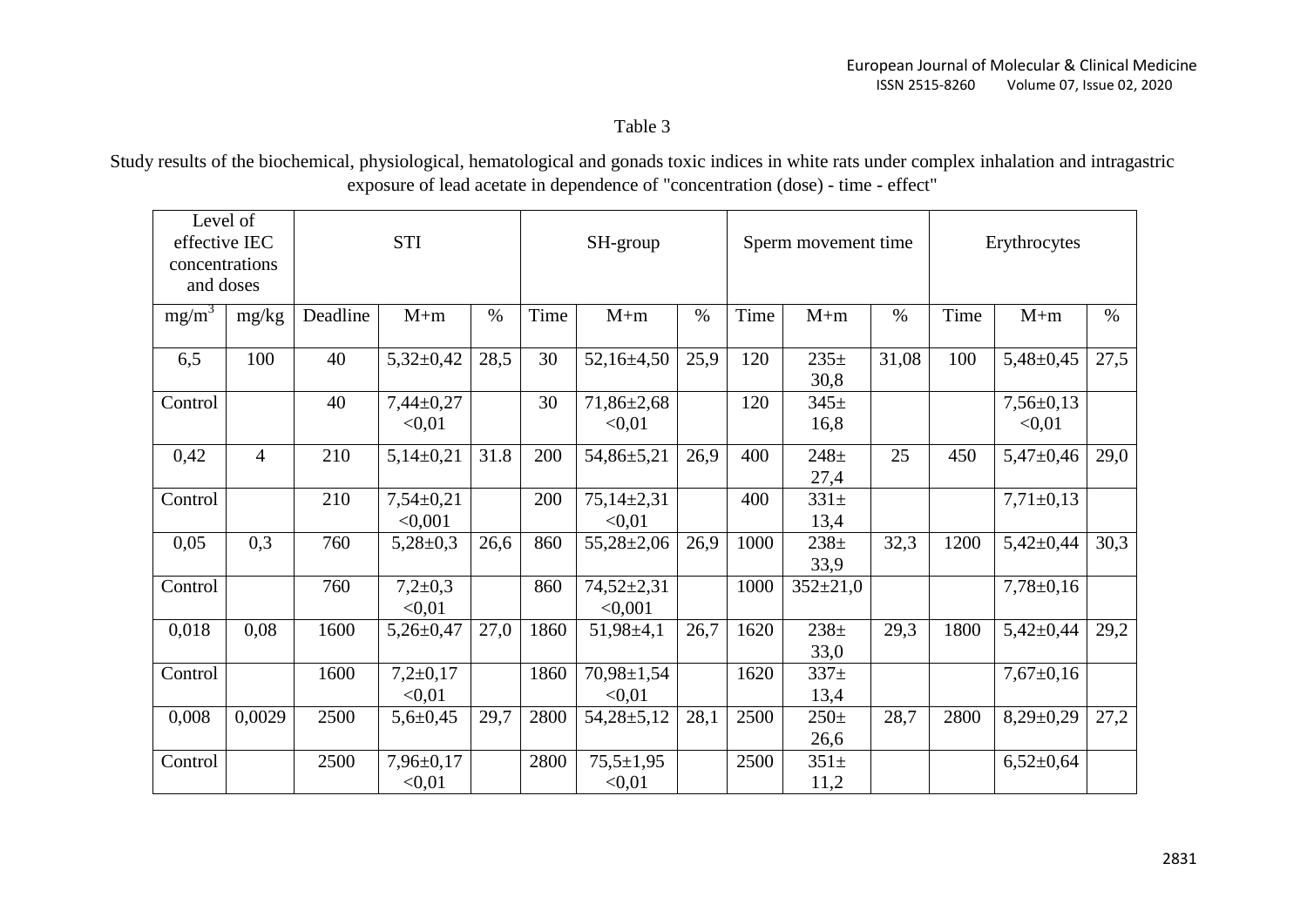led to a decrease in STI, SH-groups, a decrease in the number of erythrocytes, hemoglobin, a violation of the functional state of sperm, morphological changes in the lungs, liver, kidneys, stomach, similar to those in the separate inhalation and intragastric supply pathway. However, all changes, in this case, were expressed much more strongly than in the isolated action. Analyzing the data obtained from inhalation intragastric and complex effects of lead acetate in subacute and chronic experiments, it should be noted that changes in the studied parameters (STI, SH-group of blood, functional state, spermatozoa) are unidirectional, and the degree of severity of effects and time of its occurrence depends on the level of influencing doses and concentrations. Thus, under the complex action of high concentrations (6.5 mg/m<sup>3</sup>) and doses (110 mg/kg) the reduction of SH-groups in relation to control reached 26% after 30 h, under the action of 0.008 mg/m<sup>3</sup> + 0.029 mg/kg respectively - only after 2800 h. Registration of time of occurrence of toxic effects under simultaneous exposure to different concentrations and doses of lead acetate allowed to calculate the coefficients of complex action. (Table 4)

| abie |  |
|------|--|
|------|--|

Coefficients of complex action  $(C_{ca})$  at simultaneous inhalation and intragastric intake of lead in different equivalent concentrations and doses

|            | Lead pathways     | Index                       |                       |      |              |  |  |  |  |
|------------|-------------------|-----------------------------|-----------------------|------|--------------|--|--|--|--|
| Inhalation | Intragastricmg/kg |                             | Reducing<br>SH-groups |      | Sperm motion |  |  |  |  |
| $mg/m^3$   |                   | whole blood<br>erythrocytes |                       |      | Time         |  |  |  |  |
| 6,5        | 110,0             | 0,90                        | 0,48                  | 0,60 | 0,97         |  |  |  |  |
| 0,42       | 4,0               | 0,98                        | 0,84                  | 0,75 | 0,97         |  |  |  |  |
| 0,05       | 0,3               | 0,95                        | 0,87                  | 0,84 | 0,99         |  |  |  |  |
| 0,018      | 0,05              | 0,92                        | 0,89                  | 1,06 | 0,92         |  |  |  |  |
| 0,008      | 0,029             | 0,88                        | 0.97                  | 1,01 | 1,05         |  |  |  |  |

At the same time, it was found that the complex action coefficients  $(C_{ca})$  of lead acetate at the level of relatively high isozoaffective concentrations and doses fluctuated from 0.48 (on the reduction of erythrocytes) to 0.97 (on the time of sperm motility) and at the level of small concentrations and doses fluctuated from 0.88 (on the reduction of blood SH-groups) to 1.05 (on the time of sperm motility) and is estimated as an effect close to "summation".

## **Conclusion**

1. Complex effect of lead acetate on the body simultaneously at inhalation and intragastric intake at the level of small concentrations and doses within the limits of acceptable hygienic norms has a negative impact on the experimental animals and causes functional changes in a number of sensitive indicators.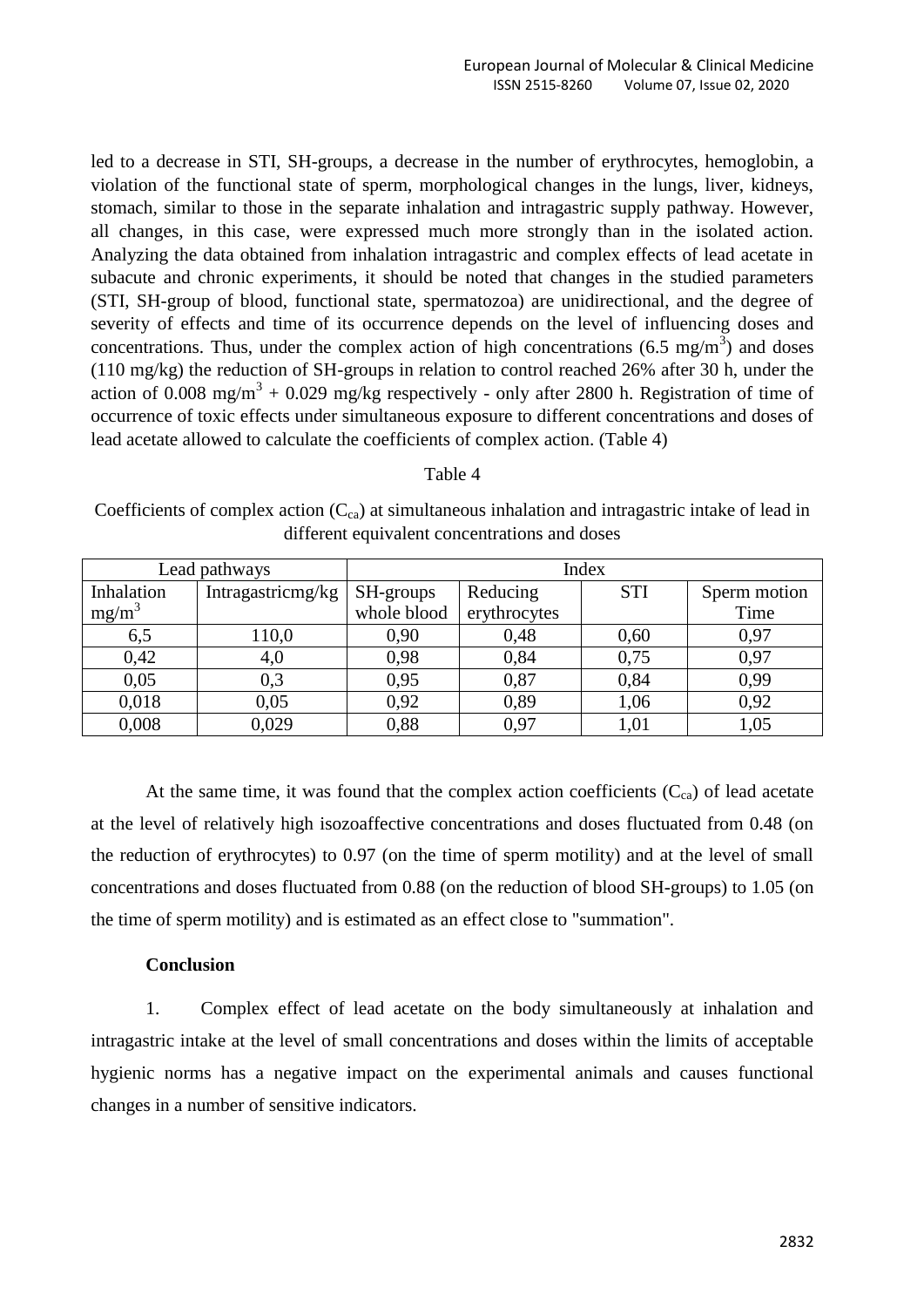2. Coefficients of complex action of lead acetate at the level of small concentrations  $(0.008 \text{ mg/m}^3)$  and doses  $(0.029 \text{ mg/m}^3)$  ranged from 0.88 (reduction of blood SH-groups) to 1.05 (sperm movement time) and is estimated as an effect close to summation.

3. In case of joint intake of lead acetate into the organism by inhalation and intragastric activity, its content in the air, water, food products should not exceed 0.33 MPC in each dose with isolated action.

4. The nature of complex lead action must be taken into account when assessing the real risk of environmental pollution, including atmospheric air, for the health of the population living in areas where sources of lead and its compounds are located.

#### **Reference**

1. Avaliani, S.L.; Novikov, S.M.; Shashina, T.A.; Skvortsova, N.S.; Kislitsin, V.A.; Mishina, A.L. Problems of the atmospheric pollution standard harmonization and ways of their solution (in Russian) // Hygiene and sanitation.  $-2012. - N_25. - P.75-78.$ 

2. Adilov U.H., Almatov B.I., Khashirbaeva D.M. Method of hygienic evaluation of professional risk // Method of recommendation № 012-3/0310. - Tashkent, 2017. - 24 p.

3. Dolgogoy O.V., Krivtsov A.V., Bubnova O.A., Otavina E.A., Bezruchenko N.V., Kolegova A.A., Mazunina A.A., Guselnikov M.A. Analysis of immune status indicators in children under conditions of aerogenic metal exposition // Hygiene and sanitation. - 2017. - №96. - P. 26-29.

4. Dorogova V.B., Burma B., Enkhtsetseg S. et al. The influence of lead pollution on the indicators of natural resistance of children's organism in Mongolia // Bulletin of the All-Union Scientific and Research Center of the Russian Academy of Medical Sciences. - 2001. - №4. - P. 20-21.

5. Iskandarov T.I., Ibragimova G.Z., Iskandarova G.T., Shamansurova H.S. Hygienic standards for maximum permissible concentrations (MPC) of harmful substances in the air of the working zone: SanPiN RUz № 0294-11. - Tashkent, 2011.- 180 p.

6. Iskandarov T.I., Ilyinsky I.I., Iskandarova S.T. Drinking water: Hygienic requirements and quality control (About DS + 950: 2011). - Tashkent, 2011.-P.5.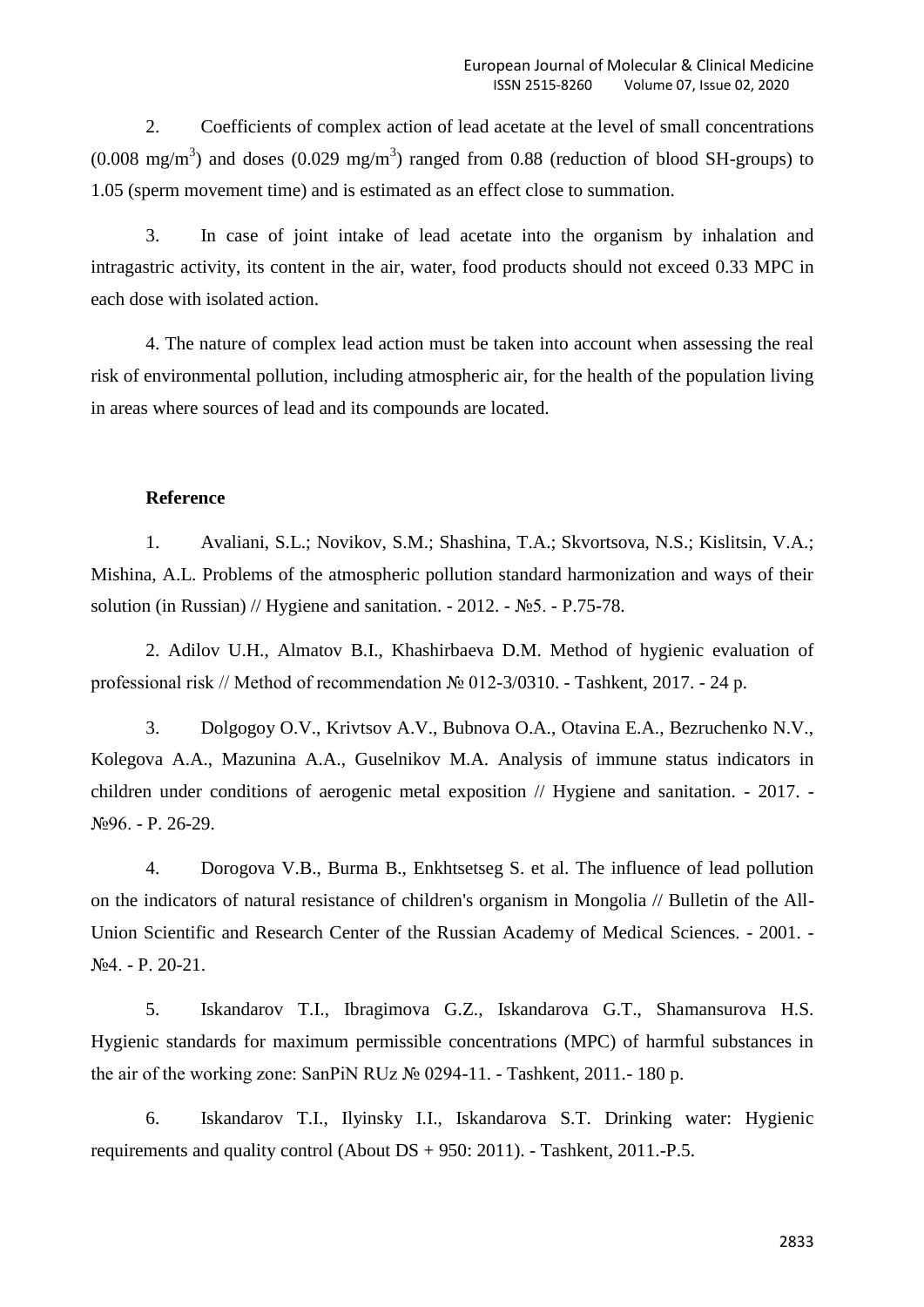7. Kamiljanov A.H. Complex lead action on the body of experimental animals // Hygiene and sanitation. - 1984. - №12. - P.74.

8. Mirzakarimova M.A., Kamiljanov A.H., Iskandarova S.T. Hygienic standards. The list of maximum permissible concentrations (MPC) of pollutants in the atmospheric air of settlements on the Republic of Uzbekistan territory: SanPiN RU № 0293-11. - Tashkent, 2011.-36 p.

9. Mirzakarimova M.A. Experimental studies of the biological effect of phenolformaldehyde-lead and formaldehyde-ammonia-dust mixtures with simultaneous inhalation of rats and their hygienic regulation in the air // Infection, immunity and pharmacology. - Tashkent, 2017. - №2. - P. 120-127.

10. "Lead poisoning prevention week to prohibit the use of paints containing lead". European Process, Environment and Health 26.10.2016. www.euro.who.int.

11. Onishchenko G.G. Topical problems of hygienic science and practice in the preservation of public health // Hygiene and sanitation. - 2015. - №3 (94). - P. 5-9.

12. "Lead poisoning and health". World Health Organization 23.08.2019. www.news.un.org.

13. Pinigin, M.A. Problems of scientific research on regulation and estimation of the atmospheric pollution (in Russian) // Hygiene and sanitation. - 1979. - №12. - P. 3-6.

14. Rachmaninin Yu.A., Levanchuk A.V., Kopytenkova O.I., Frolova N.M., Sazonova A.M. Determination of additional risk to public health due to contaminants entering the atmospheric air during operation of road and automobile complex // Hygiene and sanitation. - 2018. - №12. - P. 1171-1178.

15. Sabirova, Z.F.; Fattakhova, N.F.; Pinigin, M.A. Assessment and forecast of the combined and complex influence of the environmental pollution on the population health (in Russian) // Zdravookhraneniye Rossiyskoy Federatsii. - 2002. - №6. - P. 31-36.

16. Savilov, E.D.; Anganova, E.V.; Ilyina, S.V.; Stepanenko, L.A. Technogenic pollution and population health: situation analysis and forecast (in Russian) // Hygiene and sanitation. - 2016. - №95(6). - P. 507-512.